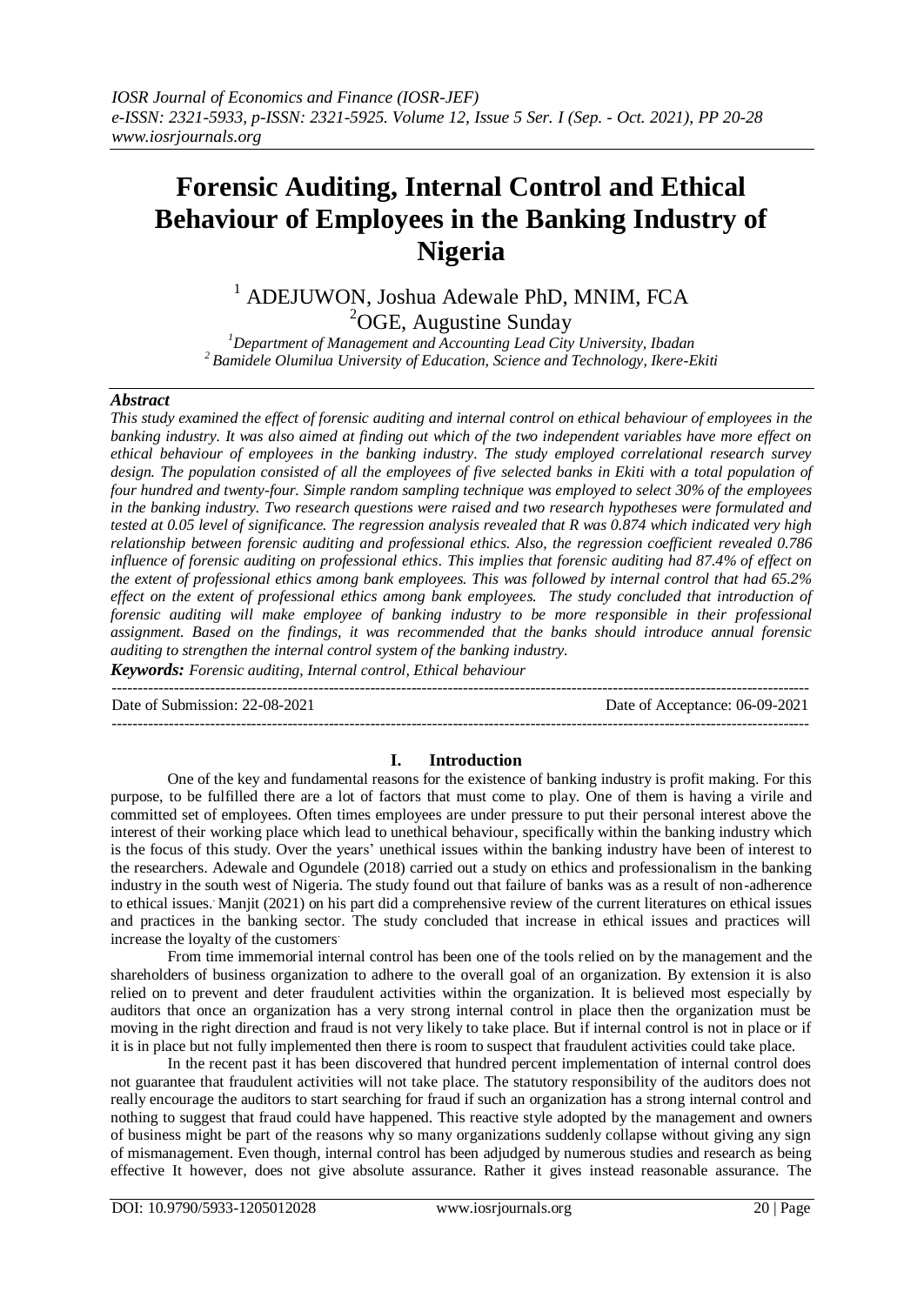implication is that with internal control something could still go wrong. There is therefore, the need for another control system to keep a check on the internal control to give the assurance that the internal control is working as expected. This is where forensic accounting may be useful.

The concept forensic relates to the use of science and technology in the investigation and establishment of facts or evidence in a court of law. Forensic accounting is an interesting field of study that encapsulates knowledge from various disciplines such as accounting, finance, law, psychology, economics and research methodology. Forensic accounting can be defined as the application of special skills such as accounting, auditing, finance, quantitative methods research and investigations (Grain, Hopwood, Pacini and Young, 2015). It involves knowledge of certain areas of the law. This knowledge combined with these skills enable forensic accountants to collect, analyze and evaluate evidential matters and to interpret and communicate findings (ibid). Forensic accounting helps in preventing and detecting fraud. It is also used to measure economic damages, value business and most important of all to testify in courts of law. Therefore, a forensic accountant must possess skills and knowledge to be able to help him her to think critically, use quantitative methods, conduct qualitative and quantitative research and communicate effectively his or her findings to those who request for his services (ibid).

Internal control system means all the policies and procedures adopted by the management of an entity. It is a system that is put in place in an organization by the management for the main purpose of achieving the general objective of the organization (D'Souza, 2004). In order for the internal control to help in achieving the main purpose of existence of the organization the policies and procedures put in place must be channeled towards efficiency and effectiveness, prevention and detection of fraud and error, accuracy and completeness of record and timely preparation of financial statements (Hayes, Dassen, Schilder and Wallace, 2005). The implication of all these is that management must continually monitor the system. But the management also is part of the system. They also need to be closely monitored. Since they put the system in place they may do everything to give the impression that the system is efficient whereas it may not. Auditors by their professional assignment are engaged to check whether the internal control is in place and whether it is being implemented.

It is not enough to have internal control in place but if the attitude of management is negative, that is, if the management only pays lip service to the control then achieving the objective of the system might be very difficult. Unfortunately, auditors focus is on the figures presented to them rather than, the attitude of the management. If everything is in place, there may not be any need to care much about the attitude whether it is positive or negative. No matter how effective an internal control is, it can only guarantee reasonable assurance. It cannot under any circumstances provide absolute assurance. For instance, if there is collusion among the staff or between the staff and the third party it may not be easy for the internal control to detect. Members of the management could also abuse the responsibility given to them.

To a lay person or ordinary person on the street auditing is done to detect and prevent fraudulent activities within an organization. But this expectation has never been met. There are a lot of business organizations and even government agencies and parastatals that audit their accounts every year. Even though auditors give good recommendation with regards to their accountability, yet there are news of fraudulent activities going on in these organizations and government agencies.

One of the private institutions that have profit making as one of their overall objective is banking industry. Banking industry is known to have a culture that implements internal control that is effective and efficient. But in spite of this there are still reports of fraudulent activities taking place although not on a very large scale.

In recent past the expectation has been shifted to forensic auditing. The perception of the people is that forensic auditing will put an end to fraud and more importantly help the organization to work on the right path towards the realization of the overall objective of the business organization. Looking closely at both the concepts and overall aim of forensic auditing and traditional auditing the perception seems to make sense. But the question is, is that what is actually happening in reality?

The aim of this paper therefore is to examine the effect of forensic auditing and internal control on the ethical behaviour of employees of banking industry. Before now majority of researchers that carried out research on forensic auditing focused almost exclusively on detection and prevention of fraud. But fraud is not the only activity that can threaten the realization of the overall purpose of a bank. A bank may be free of fraud yet such a bank may be mismanaged. This study also seeks to find out the contributions that forensic auditing could make on the management of a bank that engages in forensic auditing in a proactive rather than reactive way. That is, a bank that engages forensic auditing to help in ensuring that ethical behaviour of employees working within the banking industry is strengthened.

Banks in Nigeria are in operation to render services. But they need to make profit if they are to remain in business and more importantly survive. The economic situation in Nigeria today is really a challenge and could put pressure on the banks not to adhere to the internal controls put in place. The study is carried out to find out if the internal control is adhered to despite the fact that there is pressure to do otherwise and the effect forensic accounting could have on the ethical behaviour of employees working within the banking industry.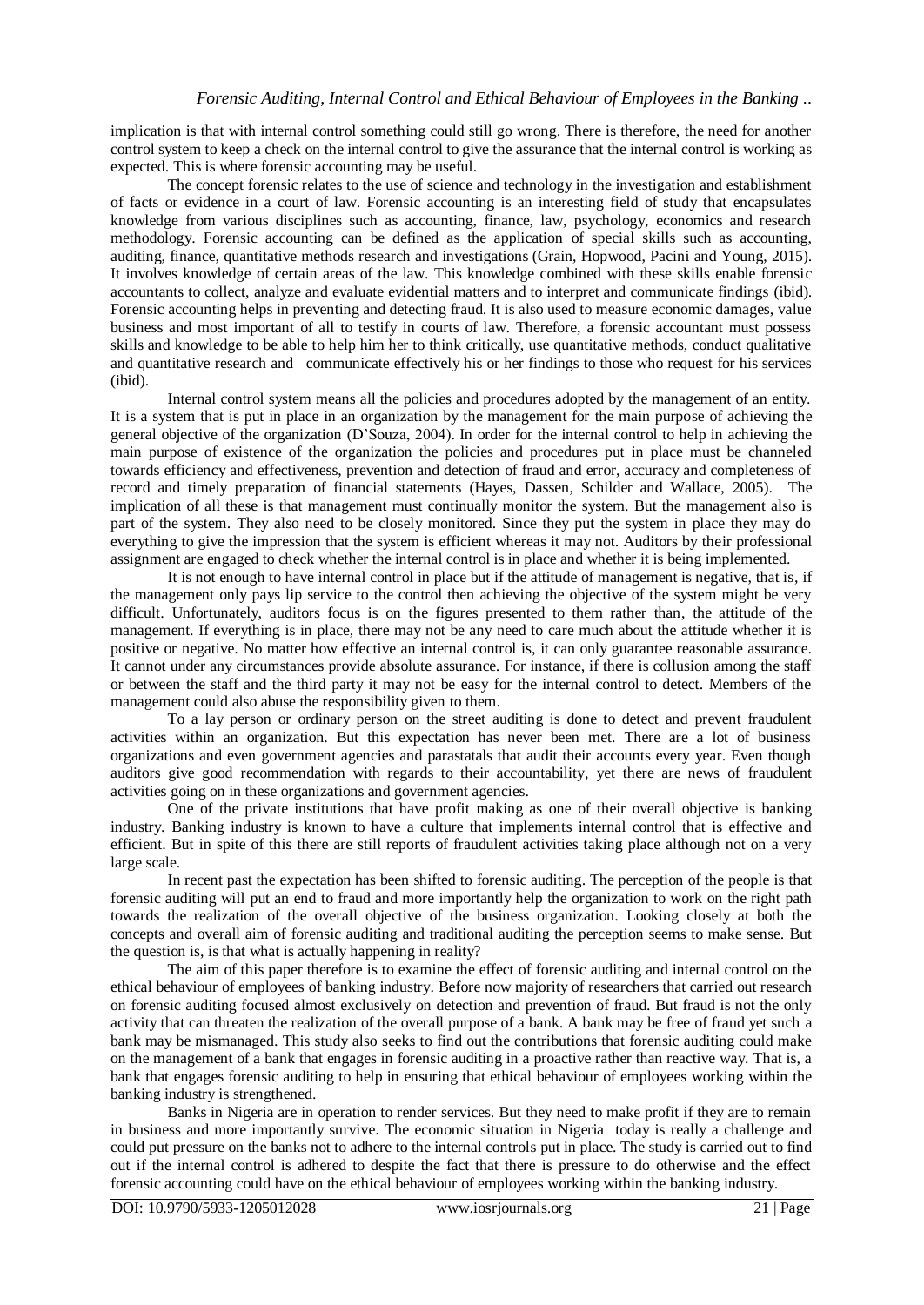While forensic auditing is not known to many, those who are aware of it see it more or less like a technology that can instantly detect the magnitude and volume of fraud that has taken place within an organization. One of the aim of this paper is to test whether this perception is what it is among the workers of the banking industry. It is also to test whether introduction of forensic auditing can contribute to strengthening the ethical behaviour of workers within the banking industry.

#### **Research Objectives**

The overall objective of this study is to examine the effect of forensic auditing and internal control on the ethical behaviour of employees working within the banking industry in Ekiti state of Nigeria.

The specific objectives are:

i. To find out the effect of forensic auditing on ethical behaviour of banking employees in Ekiti state.

ii. To investigate the effect of internal control on the ethical behaviour of banking employees in Ekiti state.

#### **Research Questions**

The following research questions were raised to guide the study.

i. To what extent does forensic auditing have effect on the ethical behaviour of banking employees in Ekiti state;

**ii.** To what extent does internal control have effect on ethical behaviour of banking employees in Ekiti state.

#### **Research Hypotheses**

Two hypotheses were formulated and tested at 0.05 level of significance.

 $HO<sub>1</sub>$ : There is no significant relationship between forensic auditing and ethical behaviour of banking employees in Ekiti state;

HO<sub>2</sub>: There is no significant relationship between internal control and ethical behaviour of banking employees in Ekiti state.

# **Conceptual Framework**

# **II. Literature Review**

The conceptual framework is made up of three variables namely the forensic auditing, the internal control and ethical behaviour. D'souza (2004) gave the definition of internal control as all the policies and procedures adopted by the government of an entity in achieving management's objective of ensuring as far as practicable, the orderly and efficient conduct of its business, including adherence to management policies, the safeguarding of assets, the prevention and detection of fraud and error, the accuracy and completeness of the accounting records, and the timely preparation of reliable financial information. Before internal control can be adjudged to be effective it must meet the following objectives among others namely (ibid).

#### The transactions must be executed following the management authorization;

 All the transactions must be recorded promptly. The transactions must be recorded in the actual amount, in the appropriate books of account and in the right periods;

- Assets and records are under the control of the right people in the organization;
- The assets recorded are compared with what is available from time to time.

Ethics according to concise Oxford Dictionary is the science of morals in human conduct: moral philosophy, moral principles, and moral. Ethical behaviour is the behaviour of the workers to the customers, stakeholders and members of the public. Ethical behaviour is ensuring that personal interest of the worker does not override the interest of the organization. In order to achieve the goal of the organization the ethical behaviour of the organization must be reinforced.

Forensic auditing involves the application of special skills and knowledge (Crain et al, 2015). The skills involve but are not limited to accounting, auditing, finance, quantitative methods, research, investigations and some areas of law. The skills and knowledge are acquired so that the auditor can collect relevant data, analyze and evaluate the data with the purpose of interpreting and communicating the findings to those who need it (ibid). Forensic auditing unlike traditional auditing does not express opinion whether financial statements are fairly presented. Rather, it focuses on an aspect of the business organization. The outcome of forensic auditing can be presented at the law court for litigation. The independent variables are auditing and internal control. Ethical behaviour is proxied by objectivity, independence, competence, confidentiality and integrity.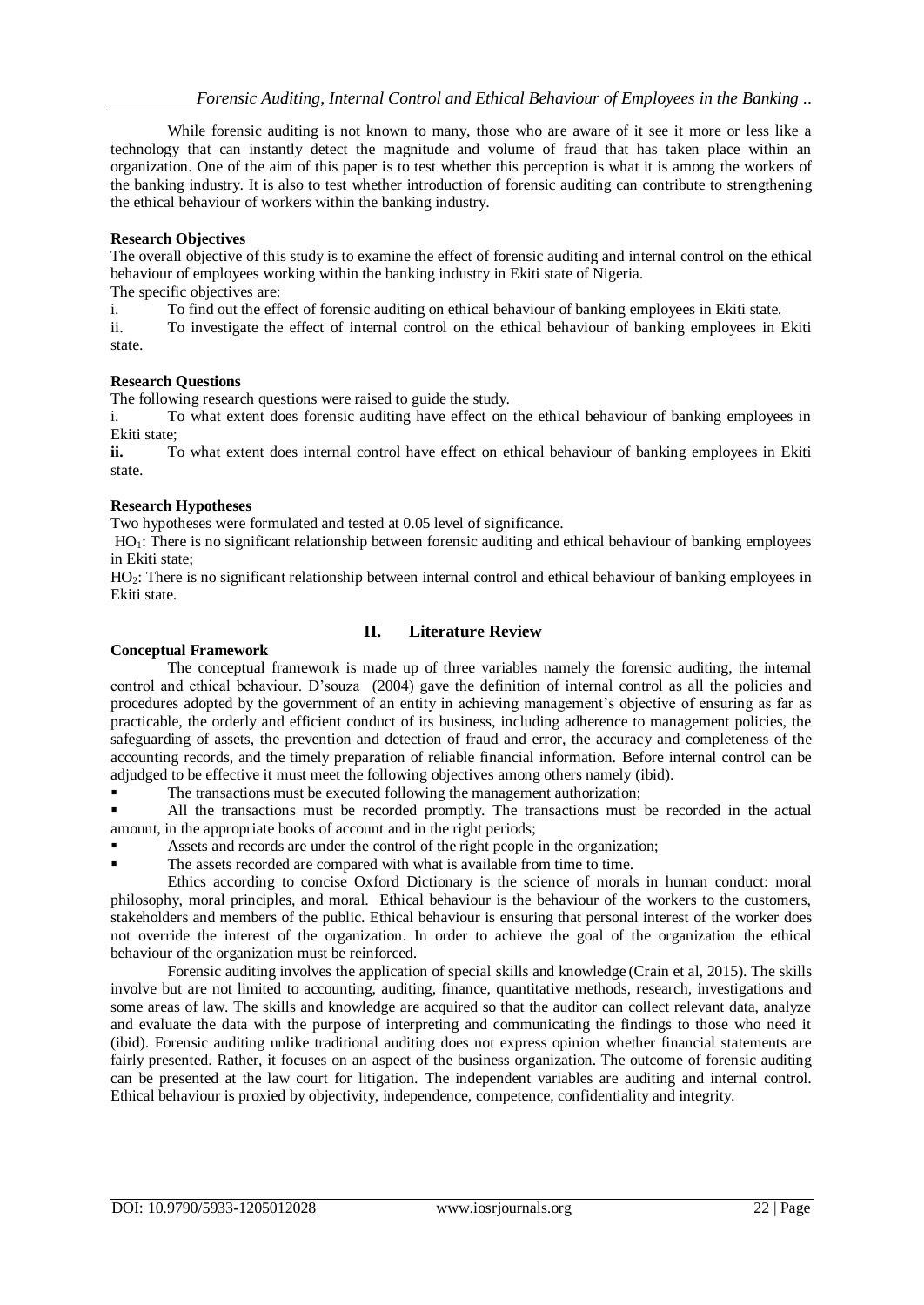# Forensic Auditing Internal **Control Ethical** Behaviour

#### **Conceptual Framework Showing Independent and Dependent Variables**

### **Theoretical Framework**

Theory X ad theory Y was adopted in this study. Theory X and theory Y was propounded by Mc Gregor (Mullins, 1995). The theory says that the style of management that is adopted is a function of the attitude of the manager towards the employee. It is an expression of the view with regards to the human nature and behaviour of people generally. Two conjectures are put forward to explain the theory known as theory X and theory Y. Mc Gregor who propounded the theory X and theory Y put forward two suppositions. These are based on human nature and the way employees behave at work. The central argument adopted by managers is a direct function of attitude of the managers towards the employees. Theory  $X$  and theory  $Y$  are based on some assumptions. The assumptions of theory X according to Mullins (1995), are:

• The average person is lazy and has an inherent dislike of work;

 Most people must be coerced, controlled, directed and threatened with punishment if the organization is to achieve its objectives;

 The average person avoids responsibility, prefers to be directed, lacks ambition and values security levels.

The assumptions of theory Y are:

For most people work is as natural as play or rest;

 People will exercise self-direction and self-control in the service of objectives to which they are committed;

- Commitment to objectives is a function of rewards associated with their achievement;
- Given the right conditions, the average worker can learn to accept and to seek responsibility;
- The capacity for creativity in solving organizational problems is distributed widely in the population;
- The intellectual potential of the average person is only partially utilized;

 Motivation occurs at the affiliation, esteem and self-actualization levels as well as the physiological and security levels.

Theory X and theory Y is adopted for this study because it is put forward to control and direct the employee so that the goal and objectives of the organization could be achieved. It is a way of creating conducive environment that the employees can move towards achieving their personal goal and also the overall objectives of the organization they work for. The behaviour and style of managers is likely to have an influence on how the employees carry out their assignment within an organization. An employee may have good intention or bad intention. An employee may have genuine intention in fulfilling the overall goal of the organization. But the actual action carried out by the employee is a function of his perception of the management. If the management is lackadaisical and feel unconcerned about the overall goal and objectives of the organization this may have adverse effect on the behaviour of the employees working within the organization.

# **Empirical Review**

Okoye (2013) examined forensic accounting as a tool for fraud detention and prevention in the public sector organizations with particular reference to Kogi State. Questionnaire and interview were used to collect data. Analysis of variance was used to test hypotheses formulated. The result showed that the use of forensic accounting reduced significantly the occurrence of fraud cases in the public sector. Oyedokun (2016) investigated the techniques available in forensic accounting investigation and interrogates the available techniques. Content analysis was used to collect data. It was concluded that forensic accounting professionals need to equip themselves with these techniques in order to achieve their forensic engagement objectives. The conclusion arrived at by the same author in later study was not really different. The study was done in conjunction with Enyi and Dada (2018). The study examined the relevance of forensic accounting techniques in ensuring the integrity of the financial statements. The study adopted research survey method. Primary data and purposive random sampling techniques were used. Hypotheses were formulated. Multiple regression analysis

Source: researcher, 2021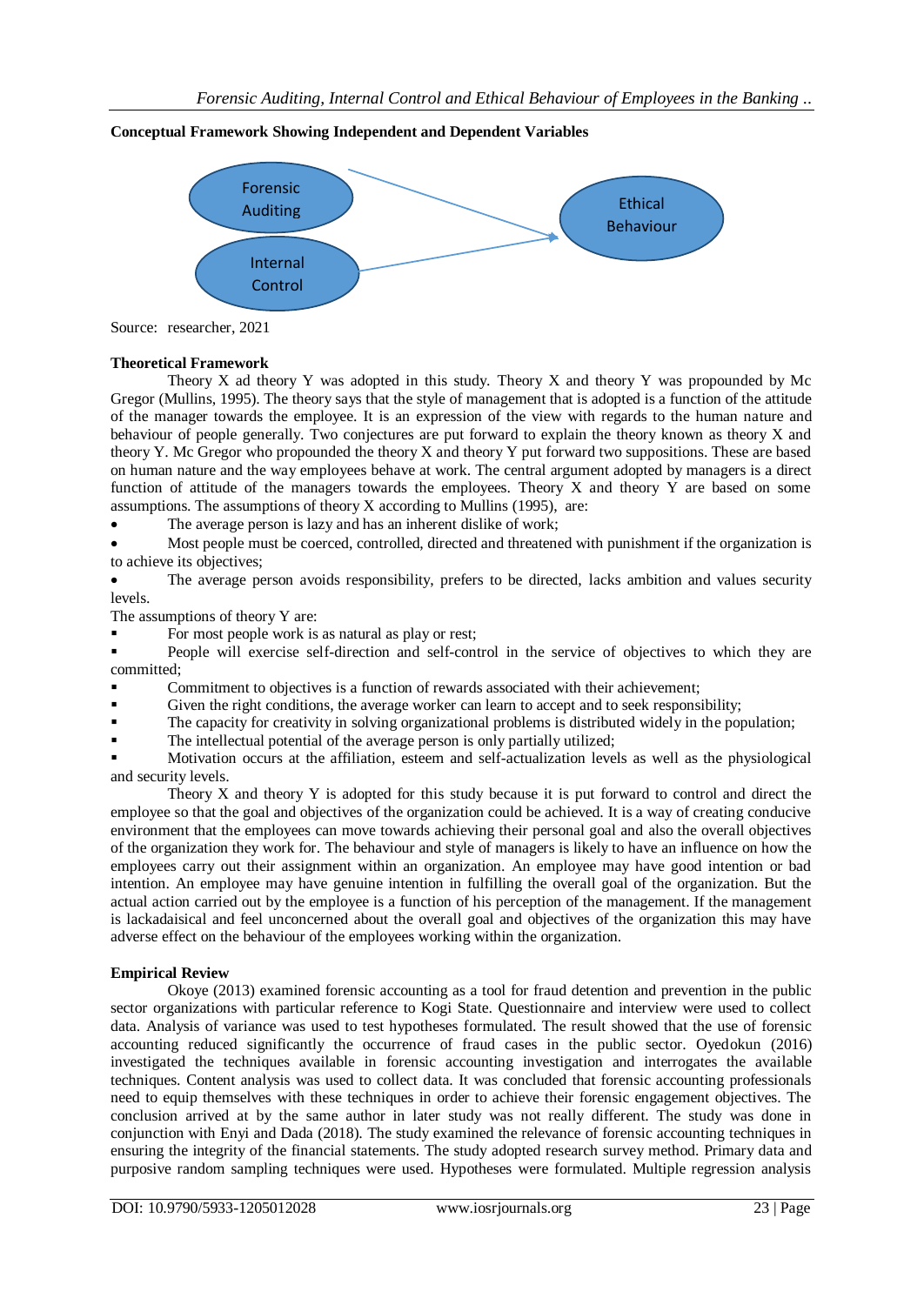was used to analyze the data. The findings showed that forensic accounting techniques have positive influence on the integrity of financial statements of business organizations. The study also established that forensic accounting techniques have positive influence on fraud prevention, detention and deterrence skills, forensic audit, investigation, interviewing skills, computer assisted reviewed and document reviews.

Ozili (2017) presented some evidence on fraud, forensic accounting, the skills and education of the forensic investigator. Some explanations for the diverging views among academics and regulators in relation to detecting fraud was provided. The major purpose of the paper was to stimulate debates and future research of the issues identified.

Amake and Ikhatua (2016) examined the significant differences between forensic accounting and fraud detection in the Nigerian public sector. Specifically, the study seeks to find out if the application of forensic accounting services is effective in preventing and detecting fraud. It also seeks to assess the relationship that exist between forensic accounting and litigation support services in Nigerian courts. Research survey design method was adopted. The sample for the study consisted of four ministries with a total population of one hundred respondents comprising of auditors and accountant within the ministries. Questionnaire was used to collect data from respondents. The data were analyzed using analysis of variance. The three null hypotheses were rejected. The study revealed that fraud committed by public sector officials needed the skills of forensic accountants to expose them. It also revealed that the application of forensic accounting in Nigeria's public sector is effective in detecting fraud and there is a significant relationship between forensic accounting and litigation support services in Nigeria's court.

Ayagre, Appiah and Nartey (2014) evaluated the internal control environment and monitoring activities components of internal control systems of Ghanaian banks. Questionnaire was used to collect data from respondents. The study found out that strong controls and monitoring activities components of the internal controls systems existed in the banks in Ghana.

Onumah, Kupo and Obeng (2012) examined the effectiveness of internal control systems of listed firms in Ghana. The study sampled thirty-three firms listed on the stock exchange of Ghana. Overall internal control system showed an average level of effectiveness in the study. This implied an overall low level of effectiveness. Of the five categories assessed under internal control system, control environment showed a higher level of effectiveness.

Jugurnath (2017) investigated the relationship between forensic accounting and fraud investigation in three different types of companies namely accounting and auditing firms, multinational companies and local companies. Questionnaire was used to collect data from the respondents. Descriptive and inferential statistics were used to analyze the data. A sample of fifty-four respondents were taken. The study provided insight in understanding the presence of forensic accounting among accounting and auditing, multinational and local companies in Mauritius. The results show that five out of eight questions relating to awareness of forensic accounting are significant with gender. While three out of forensic accounting is significant with variable type of company.

Enofe, Okpako, Atube (2015) examined the effect of forensic accounting on fraud detention in Nigerian firms. The overall aim was to determine the relationship between fraud detection and forensic accounting. Two hypotheses were formulated. Questionnaire was used to collect data from the respondents. Chisquare and regression analysis were employed to analyze the data. The findings showed that although forensic accounting does affect fraud detection but it does not curb fraudulent activities in Nigeria.

Olowolaju and Ibukun (2016) evaluated the effectiveness of internal control system in selected business organizations in Ekiti states in Nigeria. Questionnaire and oral interviews were used to collect data from the respondents. The result showed that there was grossly inadequacy of internal control in the organizational set up. The study concluded that the compliance with the internal control in small organizations in Ekiti state is very poor.

Uwaoma and Ordu (2015) examined the impact of internal controls on the financial management of selected production companies in Rivers state in Nigeria. Survey research design was adopted. Questionnaire and interview were the medium of data collection from the respondents. The population consisted of five hundred staff of the production companies in rivers states. Two hundred and twenty- two respondents were sampled. Hypotheses were formulated and tested.

Nguyen(2018) assessed the level of effectiveness of internal control system in the private joint-stock commercial banks in Vietnam. Data was collected through the distribution of questionnaire to the staff of fourteen banks sampled. The findings showed that the level of effectiveness of internal control was adequate.

Kumuthinidevi (2016) did a study on effectiveness of the internal control system in the private banks of Trincomalee. Data were collected through primary and secondary means. The main means of data collection was through the use of questionnaire. The questionnaire items were distributed to the staff of ten banks. It was discovered that internal control put in place in these banks was effective.

Filomena (2012) examined the ethics required for the staff of banks. The researcher assessed the application of ethical norms in the provision of financial services in the banking industry. The researcher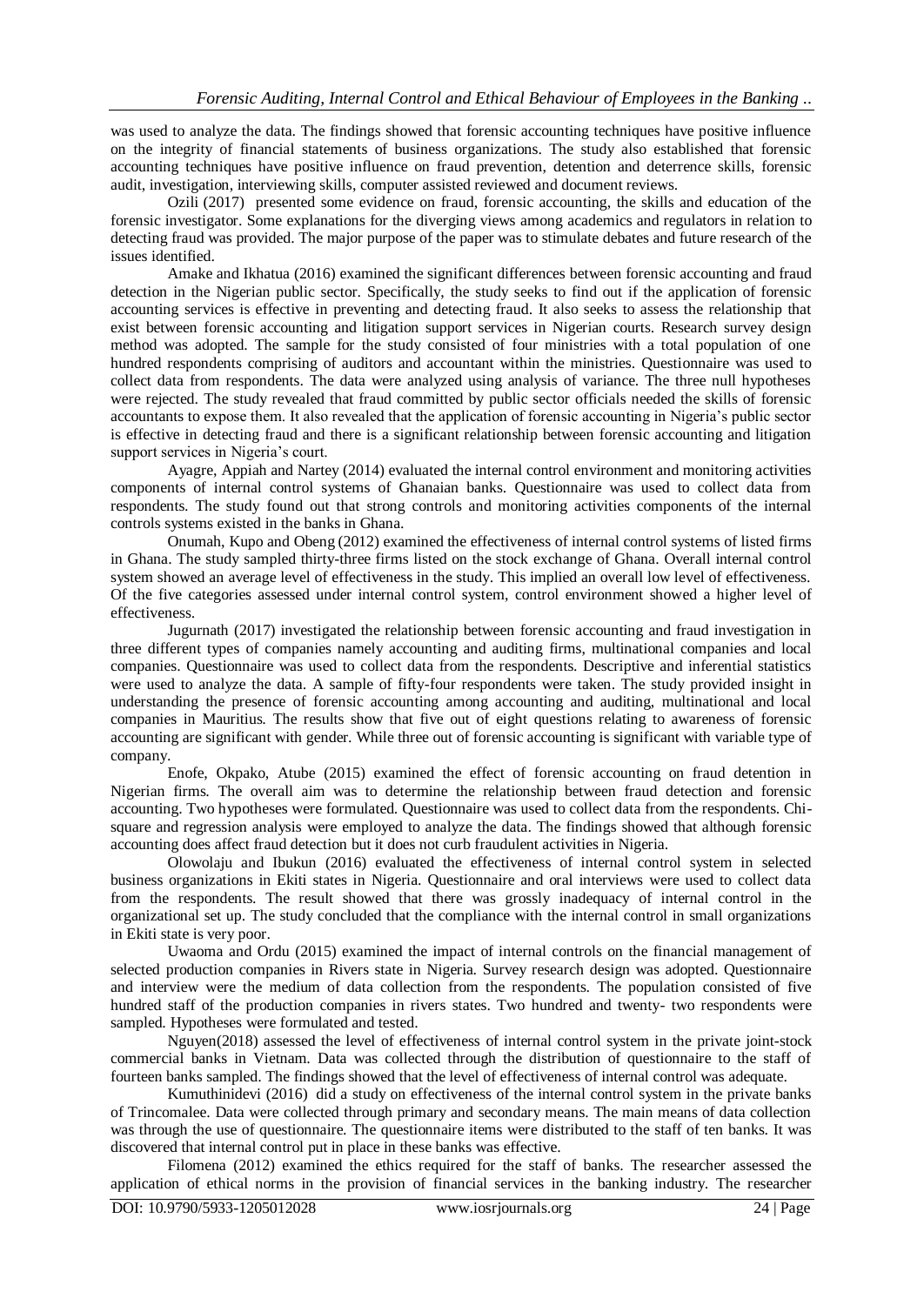concluded that the application of the requirements of the code of ethics improved tremendously the image of banking industry.

Adewale and Ogundele (2018) examined Ethics and Professionalism in the Banking Sector. The major objective was to look at the causes of banking failures on code of ethics and professionalism. Selected banks in the south-west of Nigeria formed the population. Questionnaire was used to gather data from the populace. The study found out that failure of banks was more than non-adherence to ethical practices but more of nonadherence to professional practices.

Manjit (2021) reviewed ethics and ethical practices in the banking sector. The researcher observed that there are numerous ethical issues prevailing in the banking industry. Some prominent issues are lack of ethical training, trust, transparency, pressure of competition, money laundry and a host of other issues. The study concluded that increase in ethical issues and practices will increase the loyalty of customers and increase profitability and productivity of the banking sector.

Most of the studies reviewed were based on the relationship between forensic accounting and fraud but adequate attention has not been focused on forensic auditing,, internal control and ethical behaviour in the banking sector. These are the major gaps observed in the previous studies. The focus of this study therefore, is to assess the effect that forensic auditing and internal control will have on the ethical behaviour in the banking industry. It aims at finding out how forensic auditing and internal control can improve the ethical behaviour of employees in the banking industry.

# **III. Methodology**

#### **Research Design**

This study adopted correlational method of research design. The reason for the adoption of correlational method is that the study aimed at finding out the relationship between the dependent and the independent variables. **Population of the Study**

The population of the study consisted of all the staff of some major banks namely Guarantee Trust Bank (GTB) 35, Access Bank 55, Sterling Bank 35, Heritage Bank 62, Stanbic Bank 27 and First Bank 210.

| Bank         | Population |  |  |  |
|--------------|------------|--|--|--|
| <b>GTB</b>   | 35         |  |  |  |
| Access       | 55         |  |  |  |
| Sterling     | 33         |  |  |  |
| Stanbic      | 29         |  |  |  |
| Heritage     | 62         |  |  |  |
| First Bank   | 210        |  |  |  |
| <b>TOTAL</b> | 424        |  |  |  |

**Table 1:** Population of Banking employee

Source: From the Banks' Human Resources Department, 2021

## **Sample and Sampling Technique**

For the sample to be representative of the study the researcher selected 30% of the population randomly to obtain a total figure of 127 employees as detailed below:

| <b>Table 2:</b> Sampled employees of Danks |        |  |  |  |
|--------------------------------------------|--------|--|--|--|
| Bank                                       | Sample |  |  |  |
| Gtbank                                     |        |  |  |  |
| Access                                     | 17     |  |  |  |
| Sterling                                   | 10     |  |  |  |
| Stanbic                                    |        |  |  |  |
| Heritage                                   | 19     |  |  |  |
| First Bank                                 | 61     |  |  |  |
| <b>TOTAL</b>                               | 127    |  |  |  |

**Table 2**: Sampled employees of Banks

Source: Field work, 2021

#### **Method of Data collection and Data Analysis**

Questionnaires were administered to the participants through the research assistants. The research questionnaires were collected through the research assistants. The data were analyzed using descriptive and inferential statistics.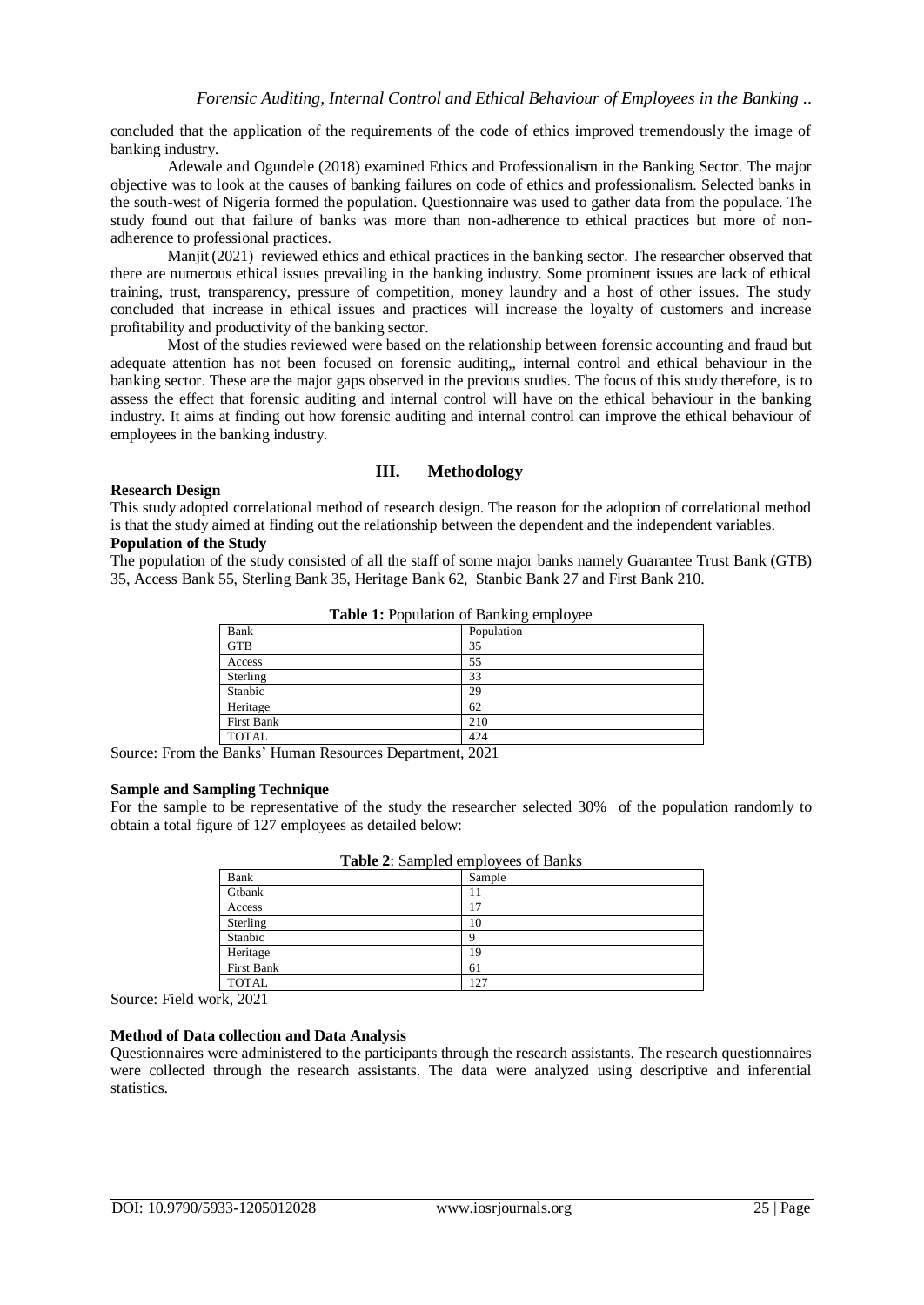#### **IV. Results and Discussion of Findings**

#### **HO1: There is no significant relationship between forensic auditing and professional ethics of banking employees.**

**Table 3:** Pearson Product Moment Correlation showing forensic auditing and professional ethics of banking employees.

|                            |                     | Forensic Auditing    | Professional Ethics |
|----------------------------|---------------------|----------------------|---------------------|
|                            | Pearson Correlation |                      | $.874**$            |
| Forensic Auditing          | $Sig. (2-tailed)$   |                      | .000                |
|                            |                     | 127                  | 127                 |
|                            | Pearson Correlation | $.874$ <sup>**</sup> |                     |
| <b>Professional Ethics</b> | $Sig. (2-tailed)$   | .000                 |                     |
|                            |                     | 127                  | 127                 |

\*\*. Correlation is significant at the 0.05 level (2-tailed).

**Source: Authors' Computation 2021**

Using the Pearson product moment correlation, a statistically significant correlation was found between forensic auditing and professional ethics of banking employees  $(r=.87, p=.001)$ . The result showed that the null hypothesis was not supported. The implication of this is that when forensic auditing is carried out in the banking industries the professional ethics of the employees of banking sector tends to be affected positively.

#### **HO2: There is no significant relationship between internal control and ethical behaviour of banking employees in Ekiti state.**

**Table 4:** Pearson Product Moment Correlation showing internal control and professional ethics of banking employees.

|                            |                     | <b>Internal Control</b> | <b>Professional Ethics</b> |
|----------------------------|---------------------|-------------------------|----------------------------|
|                            | Pearson Correlation |                         | .652                       |
| Internal Control           | $Sig. (2-tailed)$   |                         | .000                       |
|                            |                     | 127                     | 127                        |
|                            | Pearson Correlation | $.652**$                |                            |
| <b>Professional Ethics</b> | $Sig. (2-tailed)$   | .000                    |                            |
|                            |                     | 127                     |                            |

\*\*. Correlation is significant at the 0.05 level (2-tailed).

**Source: Authors' Computation 2021**

Using the Pearson product moment correlation, a statistically significant correlation was found between forensic auditing and professional ethics of banking employees (r=.65, p=.001). The result showed that the null hypothesis was not supported. The implication of this is that when internal control is carried out in the banking industries the professional ethics of the employees of banking sector tends to be affected positively.

| Table 5: Simple Regression Analysis Model between predictors and Criterion Variables. Forensic auditing as |  |                                    |  |  |
|------------------------------------------------------------------------------------------------------------|--|------------------------------------|--|--|
|                                                                                                            |  | Criterion for Professional Ethics. |  |  |

| Model |                | R Square | <b>Adjusted R Square</b> | Std. Error of the |  |  |  |  |
|-------|----------------|----------|--------------------------|-------------------|--|--|--|--|
|       |                |          |                          | Estimate          |  |  |  |  |
|       | $.874^{\circ}$ | 764      | '45                      |                   |  |  |  |  |

## **Source: Authors' Computation 2021**

Table 5 is a summary of the model. The summary table provides the value of R and R square for the model. For these data R has a value of 0.874. This value is the correlation value between the two variables. The R square value is 0.764. This implies that forensic auditing account for 76.4% of the variation in the professional ethics of banking employees. This means that 23.6% of the variations in the professional behaviour of the banking employees is not accounted for.

| <b>Table 6:</b> Analysis of Variance for Forensic Auditing and Professional Ethics. |  |
|-------------------------------------------------------------------------------------|--|
|-------------------------------------------------------------------------------------|--|

| Model      | Sum of Squares | Df  | Mean Square |        | $\sim$<br>$S1g$ . |
|------------|----------------|-----|-------------|--------|-------------------|
| Regression | 51.536         |     | 51.536      | 38.915 | .000 <sup>b</sup> |
| Residual   | 15.892         | ⌒   | . 324       |        |                   |
| Total      | 67.429         | . . |             |        |                   |

**Source: Authors' Computation 2021**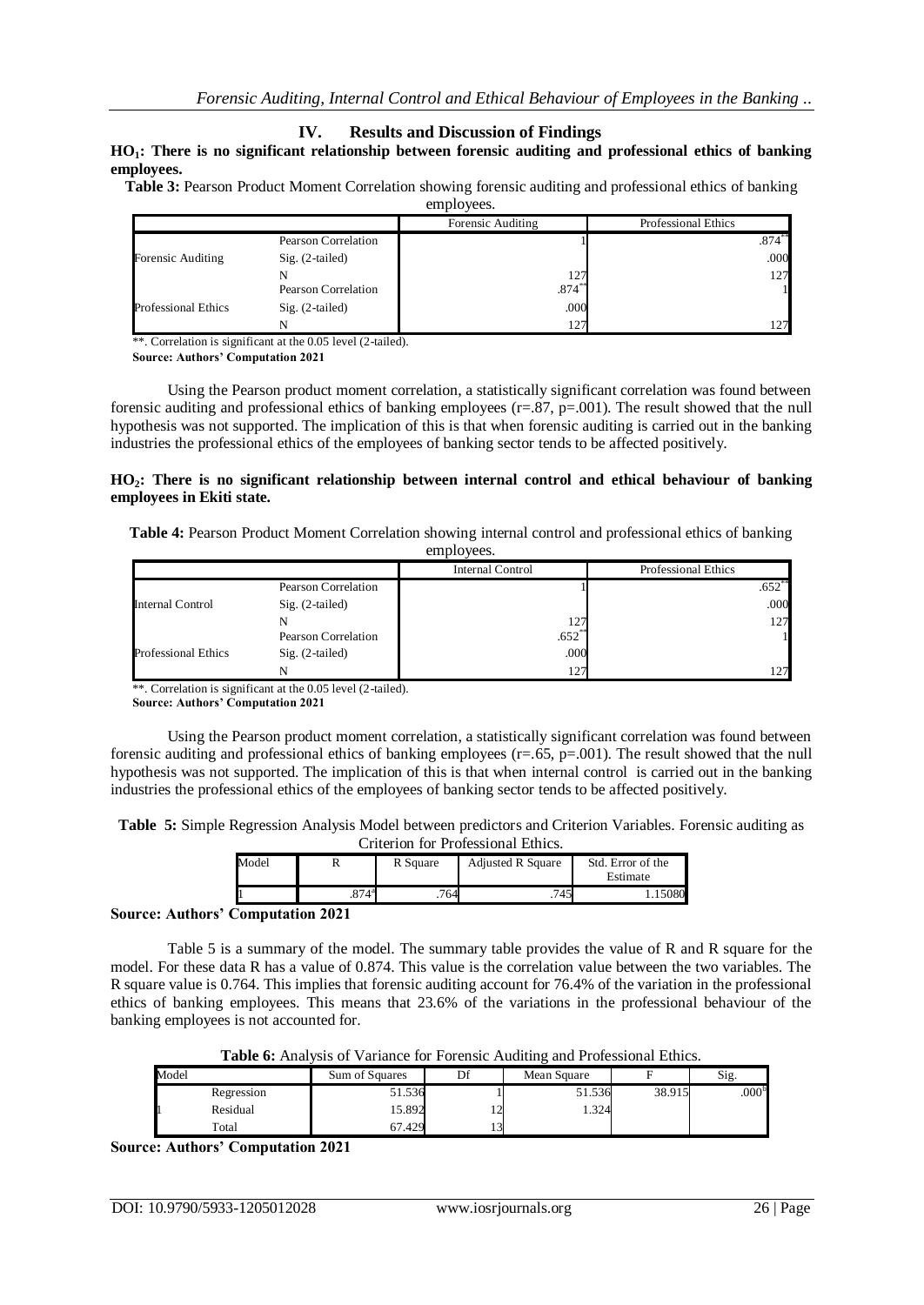Table 6 reports the various sums of squares, the degrees of freedom associated with each and the resulting mean squares. The most significant part of the table is the F-statistics of 38.915 and its associated significance value of P<0.001. The P-value informs us that there is less than 0.1% chance that an F-statistic at least this large would happen if the null hypothesis were true. We could therefore, conclude that the linear model overall, predicts the professional behaviour of the banking employees.

| Model             |        | <b>Unstandardized Coefficients</b> | Standardized<br>Coefficients |       | Sig. |
|-------------------|--------|------------------------------------|------------------------------|-------|------|
|                   |        | Std. Error                         | <b>B</b> eta                 |       |      |
| (Constant)        | 15.548 | 1.613                              |                              | 9.636 | .000 |
| Forensic Auditing | .786   | .126                               | .874                         | 6.238 | .000 |
| Internal control  | .564   | .109                               | .652                         | 4.139 | .000 |

#### **Source: Authors' Computation 2021**

From table 7, the regression equation derivable is given as forensic auditing  $= 15.548+0.786 + 0.564$ . Table 7 also revealed that R was 0.874 for forensic auditing which indicated very high relationship between forensic auditing and professional ethics. The table shows R of 0.652 for internal control, which also indicated high relationship between internal control and professional ethics. The regression coefficient revealed 0.786 influence of forensic auditing, and 0.564 influence of internal control on professional ethics which was also high. This implies that forensic auditing had 87.4% of effect on the extent of professional ethics among bank employees. This was followed by internal control that had 65.2% effect on the extent of professional ethics among bank employee

#### **V. Conclusion**

This study aimed at finding out the effect of forensic auditing and the internal control on the ethical behaviour of employees working within the banking industry. The two hypotheses formulated and tested were not supported. The results showed that forensic auditing and internal control had a very high relationship with the ethical behaviour of workers working within the banking industry. The regression analysis showed that the two independent variables had high correlation with the dependent variable. But the forensic auditing had greater influence on the ethical behaviour than the internal control. The simple reason might be that forensic auditing does not just ensure that employees within the banking industry do the right thing but that, there are consequence for not do the right thing.

#### VI. **Recommendations**.

Based on the findings it is recommended that the banks should continue with the practice of maintaining a very strong internal control in the bank. In addition to this culture the banks should embark on forensic auditing as this practice will not only strengthen internal control but it will promote very strong ethical behaviour among the employees of banking industry.

#### **References**

- [1]. Alawiye adams adewale, Thomas Abiodun Ogundele, "Ethics and Professionalism in the Banking Industry, A Case Study of Nigerian Banking environment", ResearchGate, (2018)
- [2]. Amake, C., Ikahtua O., "Forensic Accounting and Fraud Detection in Nigerian Public Sector", Igbinedion University Journal of Accounting, Benin, Nigeria Vol. 2, (2016).
- [3]. Ayagre p., Appiah-Gyamerah, Nartey Joseph, "The Effectiveness of Internal Control Systems of Banks: The Case of Ghanaian Banks", Research Gate, (2014).
- [4]. Dolphy D'souza, "Advanced Auditing", 2<sup>nd</sup> Edition, (New Delhi: Taxmann allied Services Ltd, 2004), Pp 11-25, 189-199<br>[5]. Enofe A.O, Idemudia N.G., and Emmanuel G.U, "Forensic Accounting a Panacea to Fraud Reduction
- Enofe A.O, Idemudia N.G., and Emmanuel G.U, "Forensic Accounting a Panacea to Fraud Reduction in Nigeria Firms, Journal of Accounting and Financial management", Vol. 1, No 8, (2015).
- [6]. Filomena Jaseviciene, "The Ethics of Banking Analysis and Estimates", Ekonomika, Vol. 91(3), (2012)
- [7]. Kumuthinidevi S, "A Study on Effectiveness of the Internal Control System in the Private Banks of Trincomalee", International Journal of Scientific and Research Publications, Vol 6, Issue 6, (2016).
- [8]. Jugurnath Bhavish, Roucheet Bissessur, Youvish Ramjattan, Hema Soondrum, Akshay Seedoyal, "Forensic Accounting and Fraud Investigation: An Empirical Study from Mauritius", International Journal of Management and applied Science, Vol.3 No7, (2017).
- [9]. Laurie J Mullins, "Management and Organizational Behaviour", 3<sup>rd</sup> edition, (London: Pitman Publishing, 1995) Pp 400-405.
- [10]. Manjit Kour, "Ethics and Ethical Practices in Banks: A Review of Literature, International Journal of Business Ethics in Developing Economies", 9(2), (2021): Pp 27-32
- [11]. Michael A. Crain, William S. Hopwood, Carl Pacini, George R. Young, "Essentials of Forensic Accounting", (New York: American Institute of Certified Public Accountants, Inc., 2015), Pp 3-7
- [12]. Nguyen Phuong Thao, "Effectiveness of the Internal Control system in the Private Joint-Stock commercial Banks in Thai Nguyen Province", Vietnam, International Conference on Business, Management and Accounting, Vietnam, (2018).